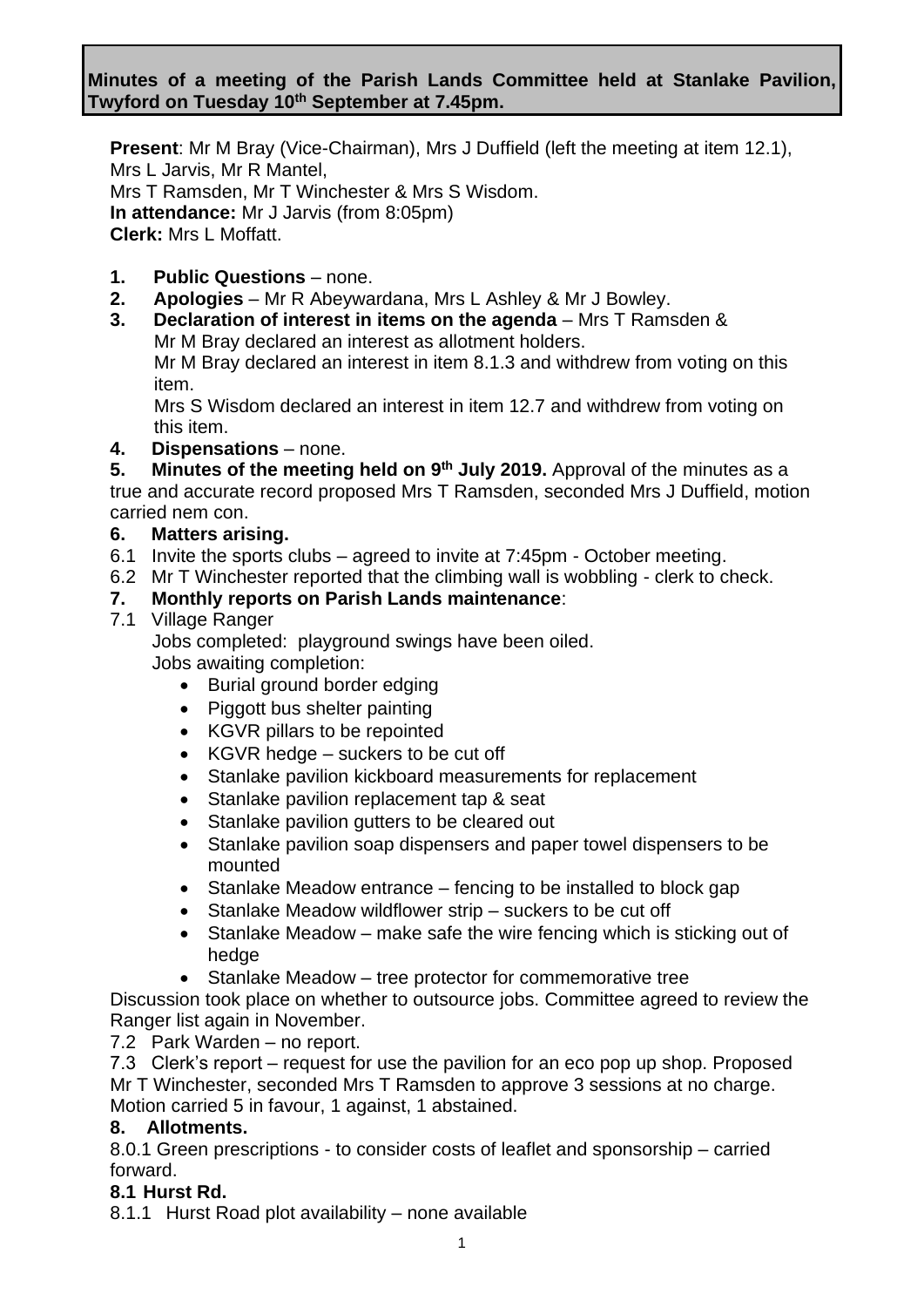Inspection carried out on  $4<sup>th</sup>$  September - 4 plots were sent warning letters, 15 plots will be monitored & 5 plots will receive a termination letter. 5 plots will be available on 30<sup>th</sup> September.

4 currently on the waiting list.

8.1.2 Quote to remove dead tree - £200. Proposed Mrs T Ramsden to approve the quote, seconded Mr T Winchester. Motion carried unanimously.

8.1.3 Antisocial allotment holder behaviour reports. Mr M Bray summarised the incidents involving a previous allotment holder who had been evicted from his plot but was working on a separate plot.

Proposed Mr T Winchester, seconded Mrs T Ramsden for a letter to be sent to the relevant allotment holder reminding them that they are responsible for the behaviour of any guests that they have invited onto the allotments as per the agreement. Both should conduct themselves in an appropriate manner in line with the Councils policies and any ill-behaviour directed towards the Council, it's Councillors, it's staff or other allotment holders risk immediate termination of their rental agreement. Motion carried nem con.

8.1.4 Hedge – 2x emails. Agreed no action as the hedge will be cut in October. 8.1.5 Resident complaint – bonfire smoke – resident request to add condition in allotment agreement to prohibit burning on the allotment site. Agreed no action.

8.1.6 Unauthorised campers & costs for removal of waste - £35. Noted.

# **8.2 London Rd.**

8.2.3 London Road plot availability – 2 available

Inspection carried out on  $4<sup>th</sup>$  September - 2 plots will receive a termination letter (same person). 2 plots will be monitored.

5 plots will be available on 30<sup>th</sup> September.

2 on waiting list

8.2.2 TRHA letter – boundary fence & trees/ivy - further quotes and doctors surgery response. Green alternative? Carried forward.

**9.0 Millennium Garden, Jubilee Corner, Burial Ground & War Memorial.**

9.1 Report on cremations & burials - none

9.2 Report on memorials - none

9.3 Christmas Decorations 2019 – lights / tree. Proposed Mr T Winchester, seconded Mrs T Ramsden to purchase a second set of 50m lights at a cost of £190.89. Motion carried unanimously.

9.4 Columbarium – meeting 17.09.19. The clerk reported that the 'Sanctum Panorama' will not fit around the 'dog leg' corner of the burial ground entrance. Suggestion that the Sanctum 12 or Sanctum 2000 might be more suitable.

Mrs T Ramsden and Mr M Bray to attend the meeting at 10am on the 17<sup>th</sup> with the clerk & columbarium company.

9.5 Burial ground edging project – delivery of materials 10.09.19. Noted.

9.6 Millennium Garden project – approved that Stephen Loyd can coppice the hazel trees at the entrance of the burial ground copse in order to use the wood to make a dead hedge in the St Marys part of the burial ground.

9.7 TATA request to have a pumpkin table at Jubilee corner - Sat 26th Oct 10am-4pm – approved.

9.8 To consider a quote to remove the conifer trees - £400.

Proposed Mr T Winchester, seconded Mrs S Wisdom to **RECOMMEND to Full Council** approval of the quote. Motion carried unanimously.

9.9 To consider project to create a layed hedge – copse - £750.

Proposed Mrs T Ramsden, seconded Mrs S Wisdom to **RECOMMEND to Full Council** approval of the quote. Motion carried unanimously.

9.10 To consider quote for planting along the left hand side of the millennium garden £200. Proposed Mrs T Ramsden, seconded Mrs J Duffield to **RECOMMEND to Full Council** approval of the quote. Motion carried unanimously.

9.11 To consider accepting the offer of a Christmas Tree for Jubilee Corner – carried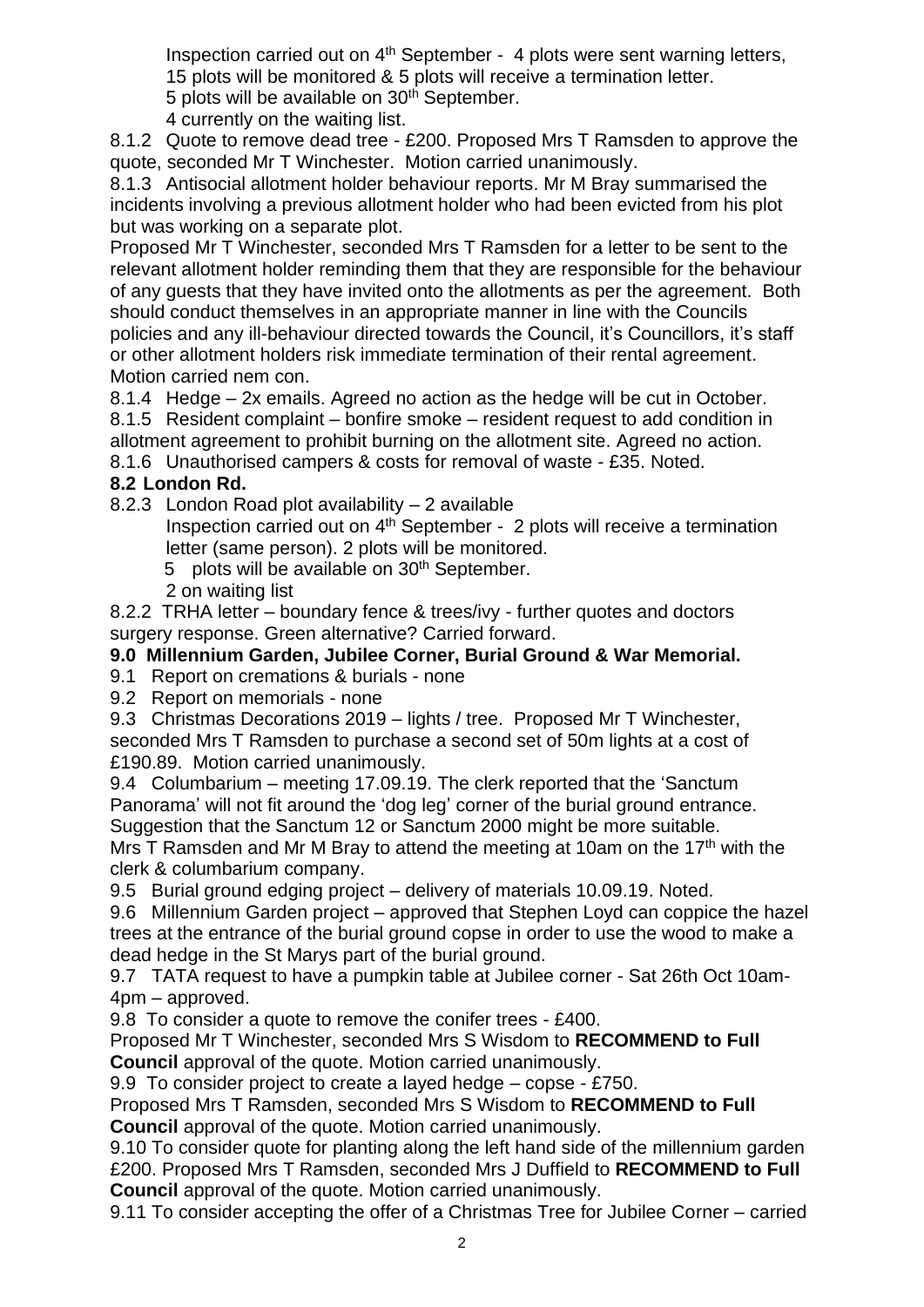Forward to enable Councillors to look at the tree.

**10.0 Bell Corner & Polehampton Corner** – no items to discuss.

**11.0 King George V Recreation Ground.**

11.1 CCTV – link to 3 quotes circulated 03.09.19 (not within budget) Agreed to Invite GCD Security to the October meeting.

11.2 Quote for Longfield Road hedge to be laid – report had been circulated on a meeting with Stephen Loyd. The existing hedge is old with lots of gaps and it was agreed to get a quote to plant a new hedge on the inside of the existing hedge with a view to this being a 2020 project. Clerk to look into ownership of the hedge. 11.3 Loddon Hall bench update (also to consider location) – quote for concrete base £182.76. Proposed Mrs T Ramsden, seconded Mrs L Jarvis to approve the installation quote and locate the bench under the Willow tree facing the field. Motion carried unanimously.

11.4 Playground reports and quotes for repairs KGVR & Stanlake Meadow (link circulated 25.04.19) Second quote to be sought. Carried forward.

11.5 Suggestion for the trees in the wildflower area to be pruned – agreed these works may be carried out.

11.6 Wildflower area – request for bulbs £41.90 (within budget) Approval proposed Mrs T Ramsden, seconded Mr R Mantel. Motion carried unanimously.

11.7 To spray the broadleaf over the entire field £600 - to reduce yarrow (not within budget) Agreed no action.

11.8 Round Table request for permission for toilet facilities at the Bonfire Carnival – approval subject to the Round Table taking full responsibility.

11.9 Resident request for hedges to be cut twice a year (Feb and September) Noted.

11.10 Contractors to front up hedge along path. Noted.

11.11 Request to keep grass long under the hedges (email circulated 08.08.19) The committee were not minded to do this. Several new wildflower areas have been developed. Noted.

11.12 Car park / wildflower area - meeting with Stephen Loyd – summary of the meeting had been circulated.

11.13 Donkey Derby request for use of KGVR 07.06.20 - approved.

11.14 Memorial bench installed 04.09.19 – noted.

11.15 Mini athletics request for occasional use of field – agreed free of charge over the summer and then to review.

# **12.0 Stanlake Meadow.**

12.1 Tree risk assessment – quote to cover both allotment sites, both recreation grounds, burial ground & Jubilee Corner – quote from tree surveyor £960. Proposed Mr T Winchester, seconded Mrs T Ramsden to **RECOMMEND to Full Council** to approve the quote. Motion carried unanimously.

12.2 Quote for hedge Stanlake Lane side to be laid & report on meeting with Stephen Loyd. There was uncertainty as to how effective hedge laying would be with the number of trees in the hedge and lack of light. Agreed not to proceed.

12.3 Cricket club agreement – email sent 04.09.19 - awaiting response from cricket Club. Carried forward.

12.4 Kissing gate and post replacements - £646.94. Proposed to approve the quote Mrs S Wisdom, seconded Mr T Winchester, motion carried unanimously.

12.5 Fruit tree offer from Mullie (to also consider watering) Mrs T Ramsden has received some contact from Mullie. Item carried forward.

12.6 Request for permission to hold a buggy fit class at KGVR & Stanlake Meadow – charge agreed at £50 p/m for use of one location or £100 p/m for use of both.

12.7 Beer Festival Request 12/13th June 2020 use from Thursday - Sunday lunchtime approved subject to pavilion use by the Colleton ASC.

12.8 Cricket correspondence – Beer Festival & Twyford Village Fete – clerk to confirm that the junior cricket training should be moved to a different day to enable